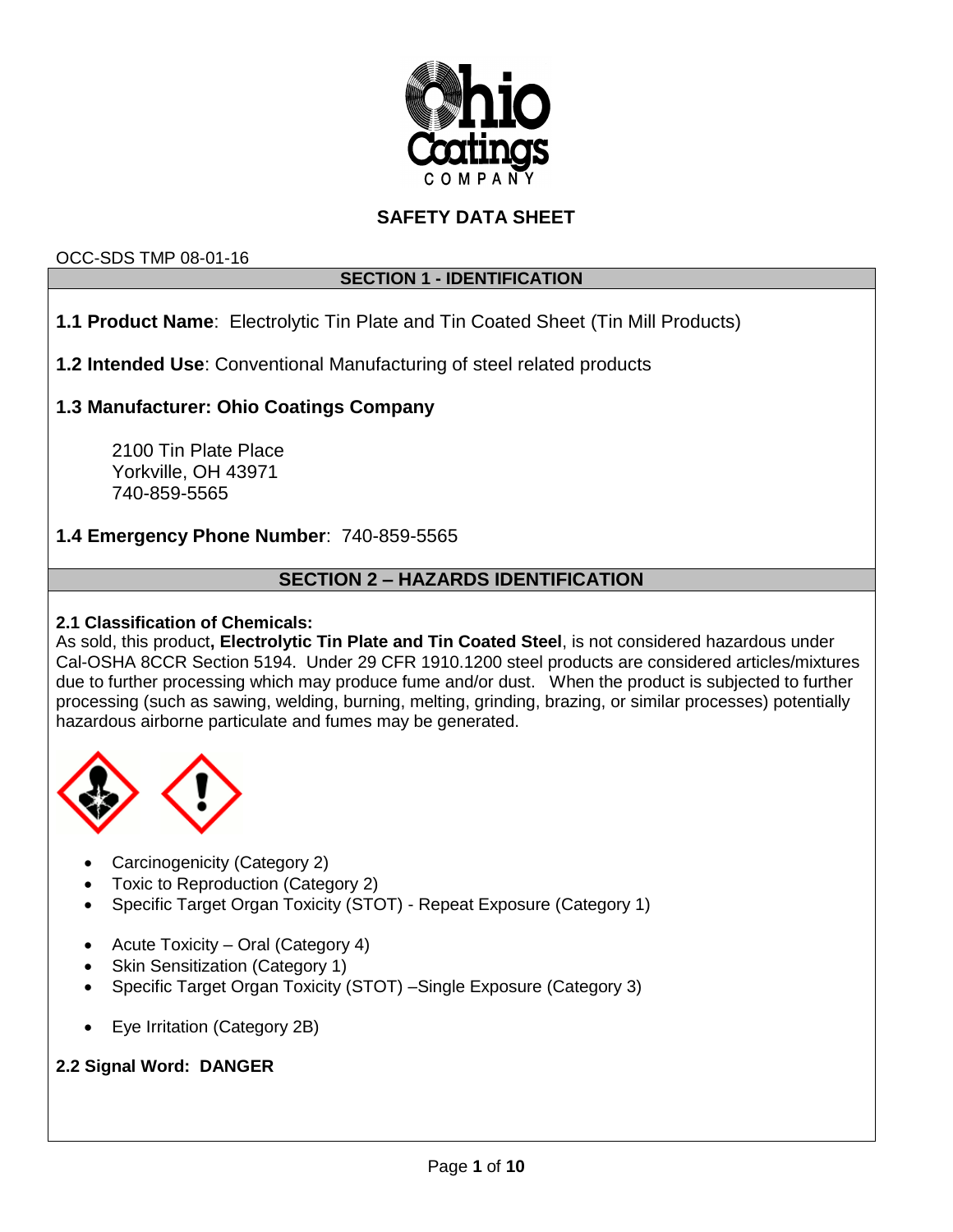## **SECTION 2 – HAZARDS IDENTIFICATION (continued)**

#### **2.3 Hazard Statements:**

- Suspected of causing cancer.
- Suspected of damaging fertility or the unborn child.
- May cause an allergic skin reaction.
- Causes damage to lungs through prolonged or repeated inhalation exposure.
- May cause respiratory irritation.
- Causes eye irritation.
- Harmful if swallowed.

#### **2.4 Precautionary Statements:**

- Do not breath dusts / fume / spray.
- Wear protective gloves / protective clothing / eye protection / face protection.
- Contaminated work clothing must not be allowed out of the workplace.
- Wash thoroughly after handling.
- Use only outdoors or in well ventilated areas.
- Do not handle until all safety precautions have been read and understood.
- Do not eat, drink, or smoke when using this product.
- Obtain special instructions before use.
- If inhaled Remove person to fresh air and keep comfortable for breathing.
- If exposed, concerned, or feel unwell Get medical attention/advice.
- If on skin Wash with plenty of water. If irritation or rash occurs Get medical advice/attention. Take off contaminated clothing and wash before reuse.
- If in eyes Rinse cautiously with water for several minutes. Remove contact lenses, if present and easy to do. Continue rinsing.

#### **2.5 Hazards Not Otherwise Classified:** None Known.

**2.6 Unknown Acute Toxicity Statement (mixture):** None Known

## **SECTION 3 – COMPOSITION / INFORMATION on INGREDIENTS**

## **3.1 Chemical Name, CAS Number, and Concentration:**

|                   | <b>Chemical Name</b> | <b>CAS Number</b> | % by Weight       |
|-------------------|----------------------|-------------------|-------------------|
| <b>Base Metal</b> |                      |                   |                   |
|                   | Iron                 | 7439-89-6         | > 98              |
|                   | Carbon               | 7440-44-0         | $.01 - .13$       |
|                   | Manganese            | 7439-96-5         | $.60$ max         |
|                   | <b>Nickel</b>        | 7440-02-0         | $.15 \text{ max}$ |
|                   | Copper               | 7440-50-8         | $.20$ max         |
|                   | Aluminum             | 7429-90-5         | $.20$ max         |
| Coating           |                      |                   |                   |
|                   | Tin                  | 7440-31-5         | $.01 - 1.24$      |
|                   | Chromium             | 7440-47-3         | .001 max          |
|                   | ATBC oil             | 77-90-7           | .001 max          |

 All steel products contain small quantities of "trace" or "residual" elements that originate in the raw material used and are not intentionally added. These elements include, but not limited, to phosphorous, sulfur, tin, molybdenum, and silicon with maximum concentration levels of < .02%

CAS – Chemical Abstract Service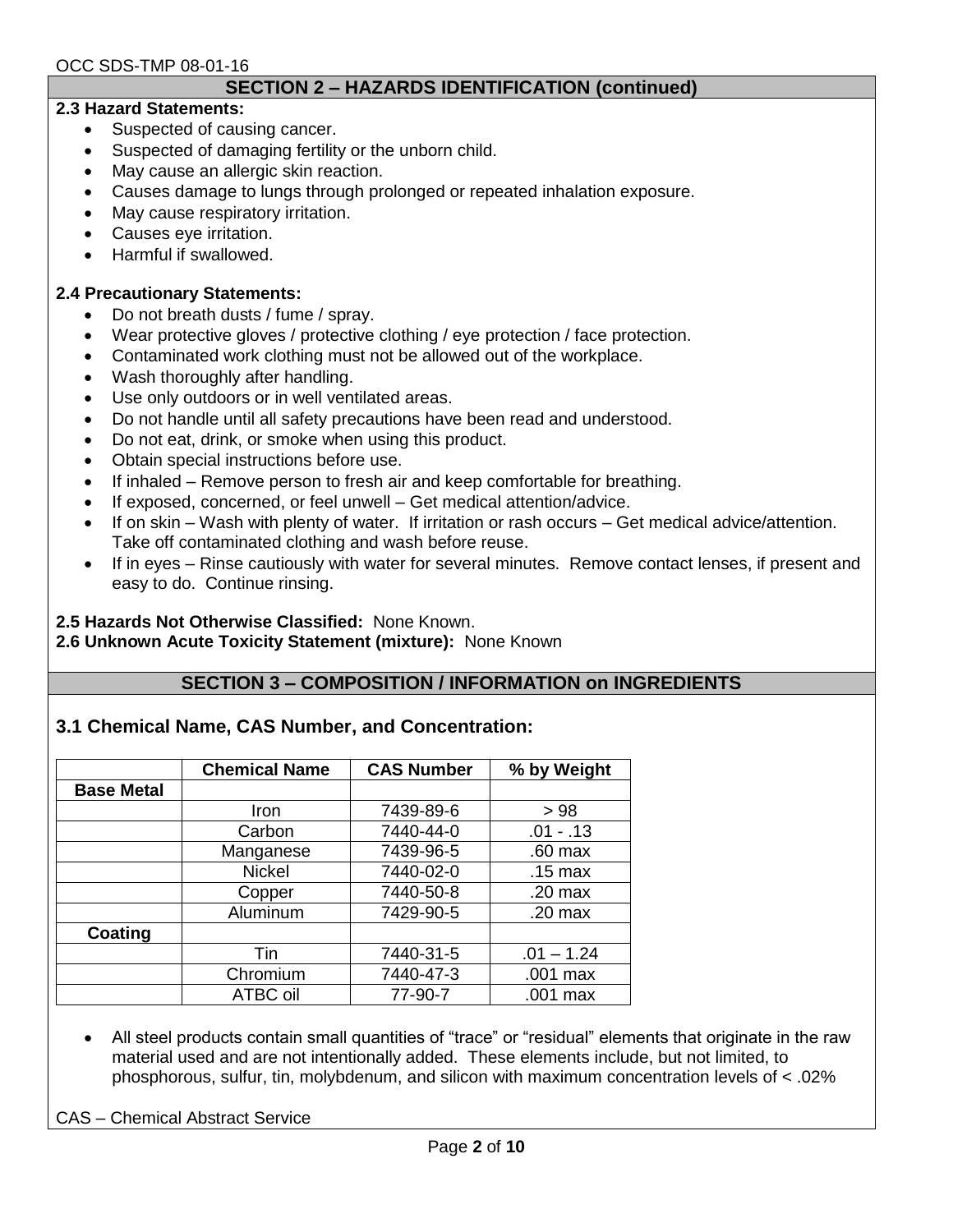## **SECTION 4 – FIRST-AID MEASURES**

**4.1 Description of Necessary Measures:** If exposed, concerned, or feel unwell. Get medical advice/ attention.

- **Inhalation:** This product as sold/shipped is not a likely form of exposure. However, during processing (welding, grinding, burning, etc.), potential exposure may occur. if inhaled: Remove person to fresh air and keep comfortable for breathing.
- **Eye Contact:** This product as sold/shipped is not a likely form of exposure. However, during processing (welding, grinding, burning, etc.), potential exposure may occur. if in eyes: Rinse cautiously with water for several minutes. Remove contact lenses, if present and easy to do. Continue rinsing. Seek medical attention if irritation persists.
- **Skin Contact:** If on skin: Washing thoroughly after handling. Wash with plenty of water. If irritation or rash occurs – Get medical attention/advise. Remove and wash contaminated clothing before reuse.
- **Ingestion:** This product as sold/shipped is not a likely form of exposure. However, during processing (welding, grinding, burning, etc.), potential exposure may occur. If swallowed – rinse mouth. If concerned or feel unwell – Get medical attention/advise.

## **4.2 Most important Symptoms/Effects, Acute and Delayed (chronic).**

- **Inhalation:** This product as sold/shipped is not likely to present acute or chronic health effect.
- **Eye:** This product as sold/shipped is not likely to present acute or chronic health effect.
- **Skin:** This product as sold/shipped is not likely to present acute or chronic health effect.
- **Ingestion:** This product as sold/shipped is not likely to present acute or chronic health effect.

## **4.3 Immediate Medical Attention and Special Treatment:** None Known.

## **SECTION 5 – FIRE FIGHTING MEASURES**

**5.1 Suitable extinguishing media:** Not applicable for this product as sold/shipped. Use extinguishers appropriate for surrounding materials.

**5.2 Unsuitable extinguishing media**: None.

**5.3 Hazardous combustion products**: Not applicable for this product as sold/shipped. Metallic coating will begin to melt around 450° F (232° C) and base metal will begin to melt around 2750° F (1510° C). This product will proceed to a liquid and will form irritating and toxic gaseous metallic oxides at extremely high temperatures.

**5.4 Unusual fire or explosion hazards**: Not applicable for solid product. Do not use water on molten metal.

**5.5 Special protective equipment and precautions for firefighters:** Self-contained breathing apparatus and full protective clothing must be worn in case of fire.

**5.6 Fire-fighting equipment/instructions:** Use standard firefighting procedures and consider the hazards of other involved materials.

## **SECTION 6 – ACCIDENTAL RELEASE MEASURES**

**6.1 Spill / Leak Procedures**: Not applicable for this product as sold/shipped. For spills involving finely divided particles, clean-up personnel should be protected against contact with eyes and skin. If material is in a dry state, avoid inhalation of dust. Fine, dry material should be removed by vacuuming or wet sweeping methods to prevent spreading of dust. Avoid using compressed air.

**6.2 Disposal:** Do not release into sewers or waterways. Collect material in appropriate, labeled containers for recovery or disposal in accordance with federal, state, and local regulations. Follow applicable OSHA regulations (29 CFR 1910.120) and all other pertinent state and federal requirements.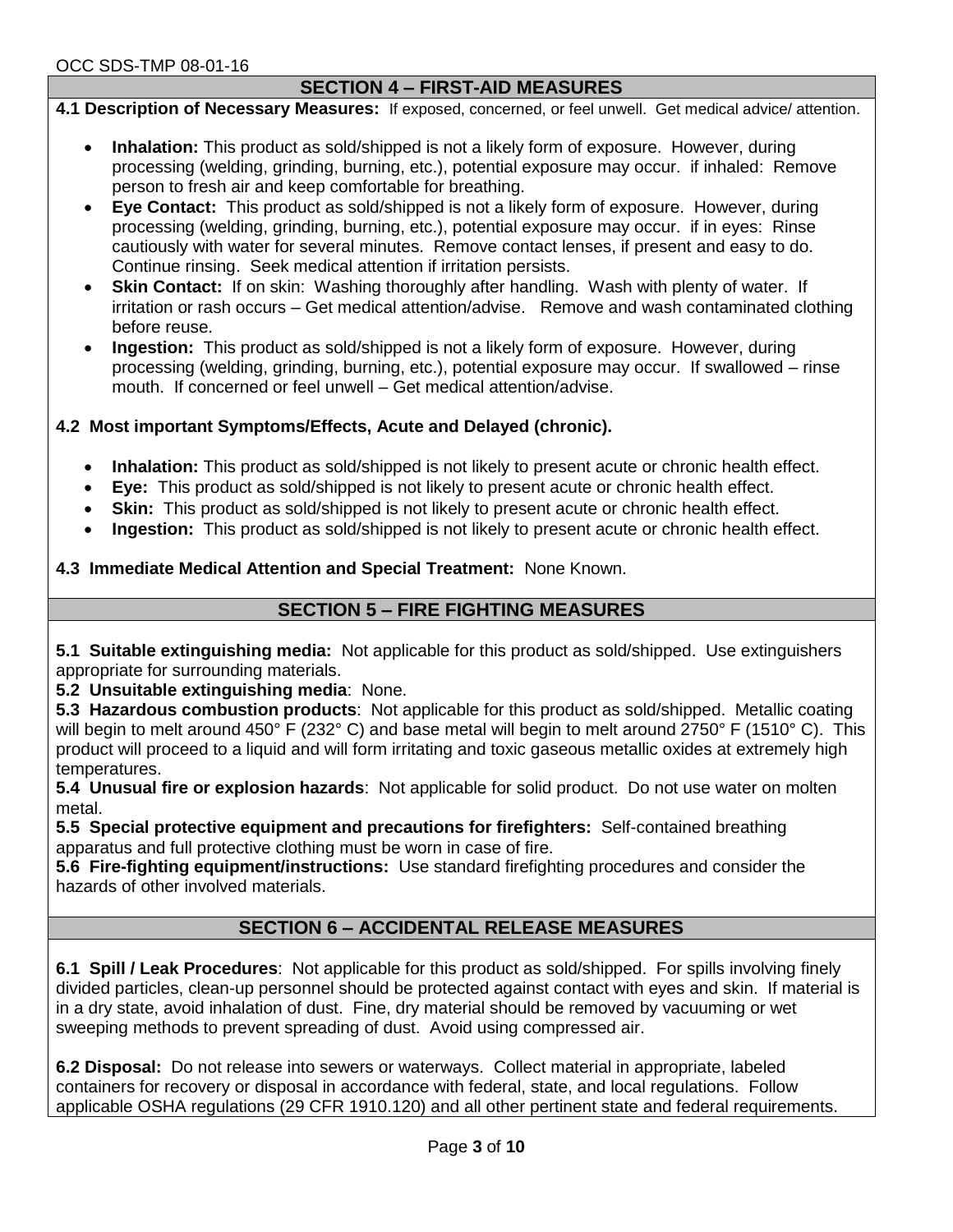## **SECTION 7 – HANDLING and STORAGE**

**7.1 Handling Precautions:** Not applicable for this product as sold/shipped, however further processing (welding, burning, grinding, etc.), with the potential for generating high concentrations of airborne particulates should be evaluated and controlled as necessary. Practice good housekeeping.

**7.2 Storage Precautions:** Store away from acids and incompatible materials.

## **SECTION 8 – EXPOSURE CONTROL / PERSONAL PROTECTION**

**8.1 Occupational Exposure Limits (OELs):** Not Applicable for Electrolytic Tin Plate and Tin Coated Sheet as sold/shipped. However, further processing (burning, welding, grinding, brazing, machining, etc.) may produce fumes and/or particulates. The following exposure limits are offered as reference for an experienced industrial hygienist to review.

| <b>INGREDIENTS</b> | <b>CAS</b><br><b>Number</b> | <b>OSHA PEL1</b>                                                                                                                                                             | <b>ACGIH TLV<sup>2</sup></b>                                                                                                                                                                                                     | <b>NIOSH REL<sup>3</sup></b>                                                                                |
|--------------------|-----------------------------|------------------------------------------------------------------------------------------------------------------------------------------------------------------------------|----------------------------------------------------------------------------------------------------------------------------------------------------------------------------------------------------------------------------------|-------------------------------------------------------------------------------------------------------------|
| Iron               | 7439-89-6                   | 10 mg/m <sup>3</sup> - iron oxide fume                                                                                                                                       | 5 mg/m <sup>3</sup> - iron oxide fume                                                                                                                                                                                            | 5 mg/m <sup>3</sup> - iron oxide fume                                                                       |
| Carbon             | 7440-44-0                   | 15 mg/m <sup>3</sup> - total dust (PNOR)<br>$5.0$ mg/m <sup>3</sup> - respirable<br>fraction, (PNOR)                                                                         | 10 mg/m <sup>3</sup> - inhalable fraction,<br><b>PNOS</b><br>3.0 mg/m <sup>3</sup> -inhalable fraction,<br><b>PNOS</b>                                                                                                           | <b>NF</b>                                                                                                   |
| Manganese          | 7439-96-5                   | $5.0 \text{ mg/m}^3$ (C) - Fume and<br>Mn compounds                                                                                                                          | $0.2$ mg/m <sup>3</sup>                                                                                                                                                                                                          | $\overline{5.0}$ (C) mg/m <sup>3</sup><br>1.0 mg/m <sup>3</sup> - as fume<br>$3.0$ mg/m <sup>3</sup> - STEL |
| Nickel             | 7440-02-0                   | 1.0 mg/m <sup>3</sup> - Ni metal $\&$<br>insoluble compounds                                                                                                                 | 1.5 mg/m <sup>3</sup> - inhalable fraction<br>Ni metal<br>.2 mg/m <sup>3</sup> - inhalable fraction Ni<br>inorganic only insoluble and<br>soluble compounds                                                                      | $0.015$ mg/m <sup>3</sup> - Ni metal &<br>insoluble and soluble<br>compounds                                |
| Copper             | 7440-50-8                   | $0.1$ mg/m <sup>3</sup> - fume (as Cu)<br>1 mg/m <sup>3</sup> - dusts & mists (Cu)                                                                                           | $0.2 \text{ mg/m}^3$ - fume (as Cu)<br>1 mg/m <sup>3</sup> - dusts & mists (Cu)                                                                                                                                                  | 1 mg/ $m3$                                                                                                  |
| Aluminum           | 7429-90-5                   | 15 mg/m <sup>3</sup> - total dust<br>$5 \text{ mg/m}^3$ - respirable fraction                                                                                                | 10 mg/m <sup>3</sup> - metal dust<br>5 mg/m <sup>3</sup> - welding fume                                                                                                                                                          | $10 \text{ mg/m}^3$                                                                                         |
| Tin                | 7440-31-5                   | $2.0 \,\mathrm{mg/m^3}$ - inorganic<br>compounds, Sn                                                                                                                         | 2.0 mg/m <sup>3</sup> - metal and<br>inorganic compounds, Sn                                                                                                                                                                     | 2.0 mg/m <sup>3</sup> - also applies to<br>other inorganic tin compounds,<br>as Sn, except tin oxides       |
| Chromium           | 7440-47-3                   | 1.0 mg/m <sup>3</sup> - Cr metal<br>0.5 mg/m <sup>3</sup> as Cr II & III<br>compounds<br>.005 mg/m <sup>3</sup> - Cr IV, inorganic<br>compounds & certain water<br>insoluble | $0.5$ mg/m <sup>3</sup> - Cr metal<br>0.5 mg/m <sup>3</sup> as Cr III compounds<br>0.05 mg/m <sup>3</sup> - Cr IV, inorganic<br>compounds<br>0.01 mg/m <sup>3</sup> - Cr IV, inorganic<br>compounds & certain water<br>insoluble | 250 mg/m <sup>3</sup> - Cr II & metal<br>25 mg/m <sup>3</sup> - Cr III<br>15 mg/m <sup>3</sup> - Cr IV      |

 $1$  OHSA Permissible Exposure Limits (PELs) are 8 hour TWA (time weighted average) concentrations unless otherwise noted. A (C) designation denotes a ceiling limit, which should not be exceeded during any part of the working exposure unless otherwise noted. A Peak is defined as the acceptable maximum peak for a maximum duration above the ceiling concentration for an eight hour shift. A skin notation refers to the potential significant contribution to the overall exposure by the cutaneous route, either by contact with vapors or, of probable greater significance, by direct skin contact with the substance. A Short Term Exposure Limit (STEL) is defined as a 15 minute exposure, which should not be exceeded at any time during the workday. An Action Level (AL) is used by OSHA and NIOSH to express a health or physical hazard. They indicate the level of a harmful or toxic substance/activity, which requires medical surveillance, increased industrial hygiene monitoring, or biological monitoring. Action Levels are generally set at one half of the PEL but the actual level may vary from standard to standard. The intent is to identify a level at which the vast majority of randomly sampled exposures will be below the PEL.

² Threshold Limit Values (TLV) established by the American Conference of Governmental Industrial Hygienists (ACGIH) are 8 hour TWA concentrations unless otherwise noted. A Short Term Exposure Limit (STEL) is defined as the maximum concentration to which workers can be exposed for a short period of time (15 minutes) for only four times throughout the day with at least one hour between exposures.

³ The National Institute for Occupational Safely and Health Recommended Exposure Limits (NIOSH-REL) Compendium of Policy and Statements, NIOSH, Cincinnati, OH (1992). NIOSH is the federal agency designated to conduct research relative to occupational safety and health. As is the case with ACGIH TLVs, NIOSH RELs are for guidance purposes only and as such are not legal, regulatory limits for compliance purposes.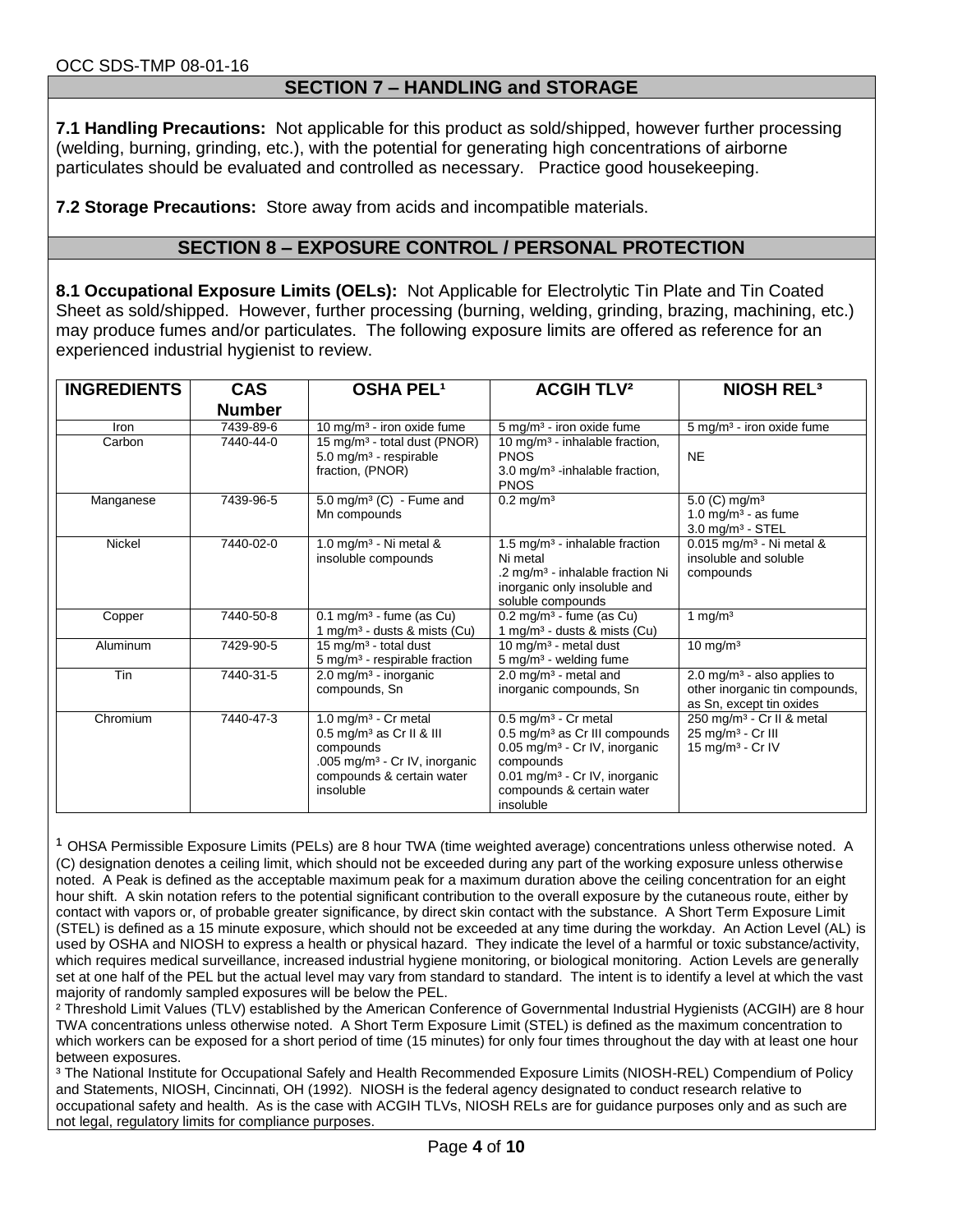#### OCC SDS-TMP 08-01-16 **SECTION 8 – EXPOSURE CONTROL / PERSONAL PROTECTION (continued)**

PNOR (Particulates Not Otherwise Regulated). All inert or nuisance dusts, whether mineral, inorganic, or organic not listed specifically by substance name are covered by a limit which is the same as the inert or nuisance dust limit of 15 mg/m<sup>3</sup> for total dust and 5 mg/m<sup>3</sup> for respirable fraction.

PNOS (Particulates Not Otherwise Specified). Particulates identified under PNOS heading are "nuisance dusts" containing no asbestos and <1% silica.

Respirable fraction. The concentration of respirable dust for the application of this limit is to be determined from the fraction passing a size-selector with the characteristics defined in ACGIH 2015 TLVs and BEIs Appendix D, paragraph C. Inhalable fraction. The concentration of inhalable particulate for the application of this TLV is to be determined from the fraction passing a size-selector with the characteristics defined in ACGIH 2015 TLVs and BEIs Appendix D, paragraph C.

**8.2 Engineering Controls:** Use controls as appropriate to minimize exposure to metal fumes and dusts during handling operations. Provide general or local exhaust ventilation systems to minimize airborne concentrations. Local exhaust is necessary for use in enclosed or confined spaces. Provide sufficient general/local exhaust ventilation in pattern/volume to control inhalation exposures below current exposure limits.

#### **8.3 Individual Protective Measures:**

**Respiratory Protection:** Seek professional advice prior to respirator selection and use. Follow OSHA respirator regulations (29 CFR 1910.134) and, if necessary, use only a NIOSH-approved respirator. Select respirator based on its suitability to provide adequate worker protection for given working conditions, level of airborne contamination, and presence of sufficient oxygen. Concentration in air of the various contaminants determines the extent of respiratory protection needed. Half-face, negative-pressure, air-purifying respirator equipped with P100 filter is acceptable for concentrations up to 10 times the exposure limit. Full-face, negative-pressure, air-purifying respirator equipped with P100 filter is acceptable for concentrations up to 50 times the exposure limit. Protection by air-purifying negative pressure and powered air respirators is limited. Use a positive-pressure-demand, full-face, supplied air respirator or self-contained breathing apparatus (SCBA) for concentrations above 50 times the exposure limit. If exposure is above the IDLH (Immediately dangerous to life or health) for any of the constituents, or there is a possibility of an uncontrolled release or exposure levels are unknown, then use a positive demand, full-face, supplied air respirator with escape bottle or SCBA.

**Warning!** Air-purifying respirators both negative-pressure, and powered-air do not protect workers in oxygen-deficient atmospheres.

**Eyes:** Wear appropriate eye protection to prevent eye contact. For operations which result in elevating the temperature of the product to or above its melting point or result in the generation of airborne particulates, use safety glasses to prevent eye contact. Contact lenses should not be worn where industrial exposures to this material are likely. Use safety glasses or goggles as required for welding, burning, sawing, brazing, grinding or machining operations.

**Skin:** Wear appropriate personal protective clothing to prevent skin contact. Cut resistant gloves and sleeves should be worn when working with steel products. For operations which result in elevating the temperature of the product to or above its melting point or result in the generation of airborne particulates, use protective clothing, and gloves to prevent skin contact. Protective gloves should be worn as required for welding, burning or handling operations. Contaminated work clothing must not be allowed out of the workplace.

**Other protective equipment**: An eyewash fountain and deluge shower should be readily available in the work area.

## **SECTION 9 – PHYSICAL and CHEMICAL PROPERTIES**

- **9.1 Appearance (physical state, color, etc.):** Solid, Metallic Gray **9.10 Upper/lower Flammability / Explosive Limits:** NA **9.2 Odor:** Odorless **9.11 Vapor Pressure:** NA **9.3 Odor Threshold:** NA **9.12 Vapor Density (Air = 1):** NA **9.5 Melting Point/Freezing Point: ~2750 °F (~1510 C) 9.6 Initial Boiling Point and Boiling Range:** ND **9.15 Partition Coefficient n-octanol/water:** ND **9.7 Flash Point:** NA **9.16 Auto-ignition Temperature:** NA
- 
- **9.9 Flammability (solid, gas):** Non-flammable, non-combustible **9.18 Viscosity:** NA
- 
- 
- 
- **9.13 Relative Density: 7.85<br><b>9.14 Solubility(ies):** Insoluble
- 
- 
- **9.8 Evaporation Rate:** NA **9.17 Decomposition Temperature:** ND
	-

**NA –** Not Applicable

**ND** – Not Determined for product as a whole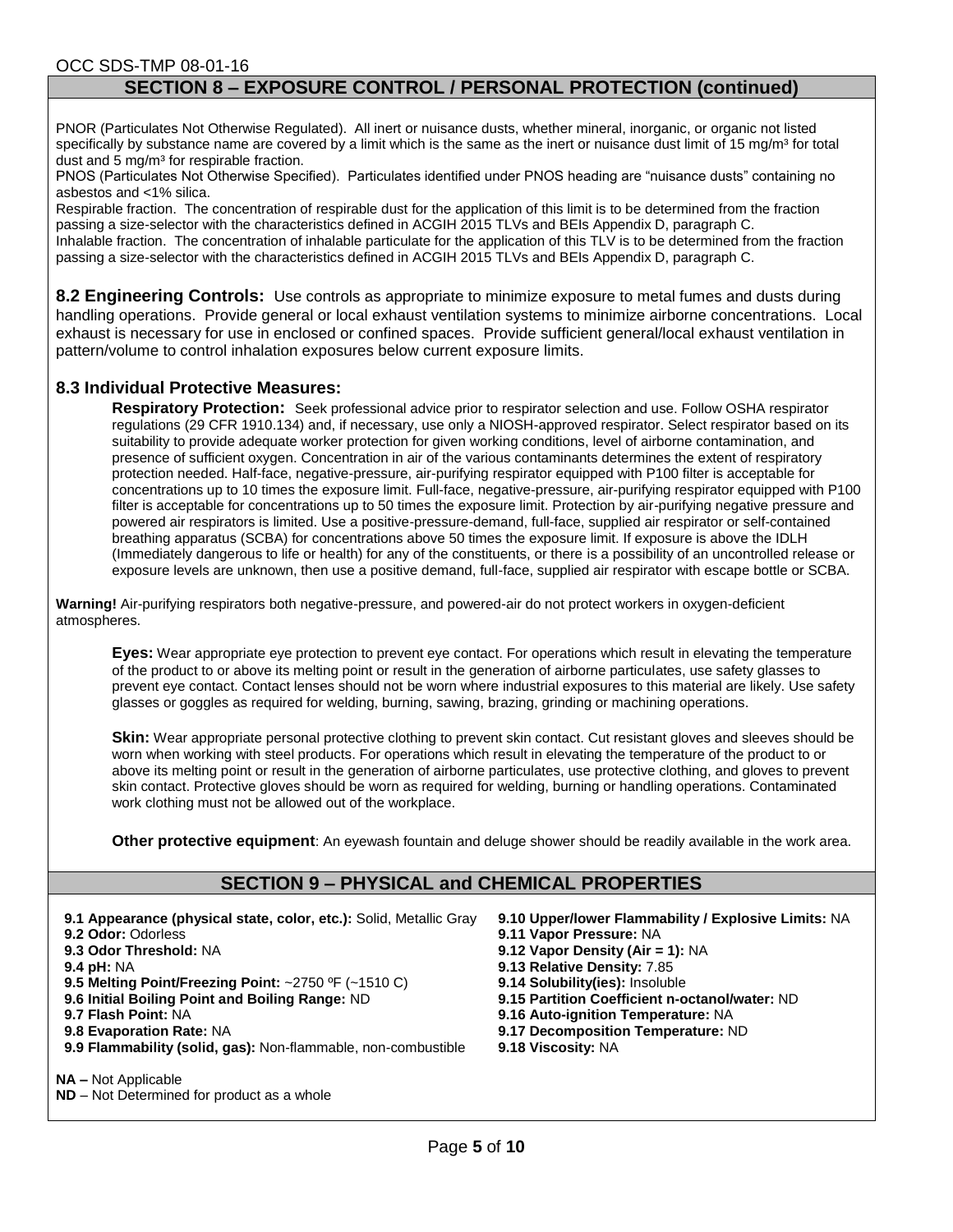### **SECTION 10 – STABILITY and REACTIVITY**

**10.1 Reactivity:** Not Determined (ND) for product in a solid form. Do not use water on molten metal.

**10.2 Chemical Stability:** Steel products are stable under normal storage and handling conditions.

**10.3 Possibility of hazardous reaction:** None Known

**10.4 Conditions to Avoid:** Storage with strong acids or calcium hypochlorite.

**10.5 Incompatible Materials:** Will react with strong acids to form hydrogen. Iron oxide dusts in contact with calcium hypochlorite evolve oxygen and may cause an explosion.

**10.6 Hazardous Decomposition Products:** Thermal oxidative decomposition of steel products can produce fumes containing oxides of iron and manganese as well as other alloying elements.

## **SECTION 11 – TOXICOLOGICAL INFORMATION**

**11.1 Information on toxicological effects:** The following toxicity data has been determined for Electrolytic Tin Plate and Tin Coated Sheet Products when further processed using the information available for its components applied to the guidance on the preparation of an SDS under the GHS requirements of OSHA and the EU CPL:

| <b>Hazard Classification</b>                                                                                | <b>Hazard</b><br>Category |                 | <b>Signal</b><br><b>Hazard</b><br>Word<br><b>Symbols</b> |         | <b>Hazard Statement</b>                                                                                                                                                                                                                               |
|-------------------------------------------------------------------------------------------------------------|---------------------------|-----------------|----------------------------------------------------------|---------|-------------------------------------------------------------------------------------------------------------------------------------------------------------------------------------------------------------------------------------------------------|
|                                                                                                             | <b>EU</b>                 | <b>OSHA</b>     |                                                          |         |                                                                                                                                                                                                                                                       |
| Eye Damage / Irritation (covers<br>Categories 1, 2A & 2B                                                    | NA*                       | 2B <sup>c</sup> | <b>No</b><br>Pictogram                                   | Warning | Causes eye irritation – Rating due to iron<br>particulate generated from further processing<br>(welding, grinding, burning, etc.)                                                                                                                     |
| <b>Skin/Dermal Sensitization</b><br>(covers Category 1)                                                     | $NA^*$                    | 1 <sup>d</sup>  |                                                          | Warning | May cause an allergic skin reaction - Nickel is a<br>skin sensitizer.                                                                                                                                                                                 |
| <b>Carcinogenicity (covers</b><br>Categories 1A, 1B, & 2)                                                   | NA*                       | 2 <sub>g</sub>  |                                                          | Warning | Suspected of causing cancer – Rating due to<br>nickel particulate or fume that can enter the body,<br>generated when further processed (welding,<br>burning, grinding, etc.)                                                                          |
| <b>Toxic Reproduction (covers)</b><br>Categories 1A, 1B & 2)                                                | NA*                       | 2 <sup>H</sup>  |                                                          | Warning | Suspected of damaging fertility or the unborn<br>child. Rating due to nickel particulate or fume<br>that can enter the body, generated when further<br>processed (welding, burning, grinding, etc.)                                                   |
| <b>Specific Target Organ Toxicity</b><br>(STOT) Following Single<br><b>Exposure</b> (covers Categories 1-3) | $NA*$                     | 3 <sup>1</sup>  |                                                          | Warning | May cause respiratory irritation. - Rating due to<br>nickel particulate or fume that can enter the body,<br>generated when further processed (welding,<br>burning, grinding, etc.)                                                                    |
| <b>STOT following Repeated</b><br><b>Exposure</b> (covers Categories 1)<br>and $2)$                         | $NA*$                     | 1 <sup>J</sup>  |                                                          | Danger  | Causes damage to lungs and central nervous<br>system through prolonged or repeated inhalation<br>exposure. Rating due to nickel particulate or<br>fume that can enter the body, generated when<br>further processed (welding, burning, grinding, etc) |

\* Not Applicable. Semi-formed steel products are considered articles under Reach regulation (REACH REGULATION (EC) No 1907/2006) an are not subject to classification under CLP regulation (REGULATION (EC) No 1272/2008)

Toxicological data listed below are presented regardless to classification criteria. Individual hazard classification categories where the toxicological information has met or exceeded a classification criteria threshold are listed above.

a. No LC50 or LD50 has been established for **Tin Mill Products**. The following data has been determined for the components:

**Nickel:** LD50 >9000 mg/kg (Oral/Rat)

Rat LD50 =1060 mg/kg (IUCLID) **Carbon:** LD50= >10,000 mg/kg (Oral/ Rat)

Rat LD50 =984 mg/kg (IUCLID) **Manganese:** Rat LD50 > 2000 mg/kg (REACH)

Rabbit LD50 =890 mg/kg (IUCLID) Rat LD50 > 9000 mg/kg (NLM Toxnet)

Guinea Pig LD50 =20 g/kg (TOXNET) **Silicon:** LD50 = 3160 mg/kg (Oral/Rat)

b. No Skin (Dermal) Irritation data available for **Tin Mill Products** as a mixture or it's components.

c. No Eye Irritation data available for **Tin Mill Products** as a mixture. The following Eye Irritation information was found for the components:

**Iron:** Causes eye irritation.

**Nickel:** Slight eye irritation from particulate abrasion only.

**Silicon:** Slight eye irritation in rabbit protocol.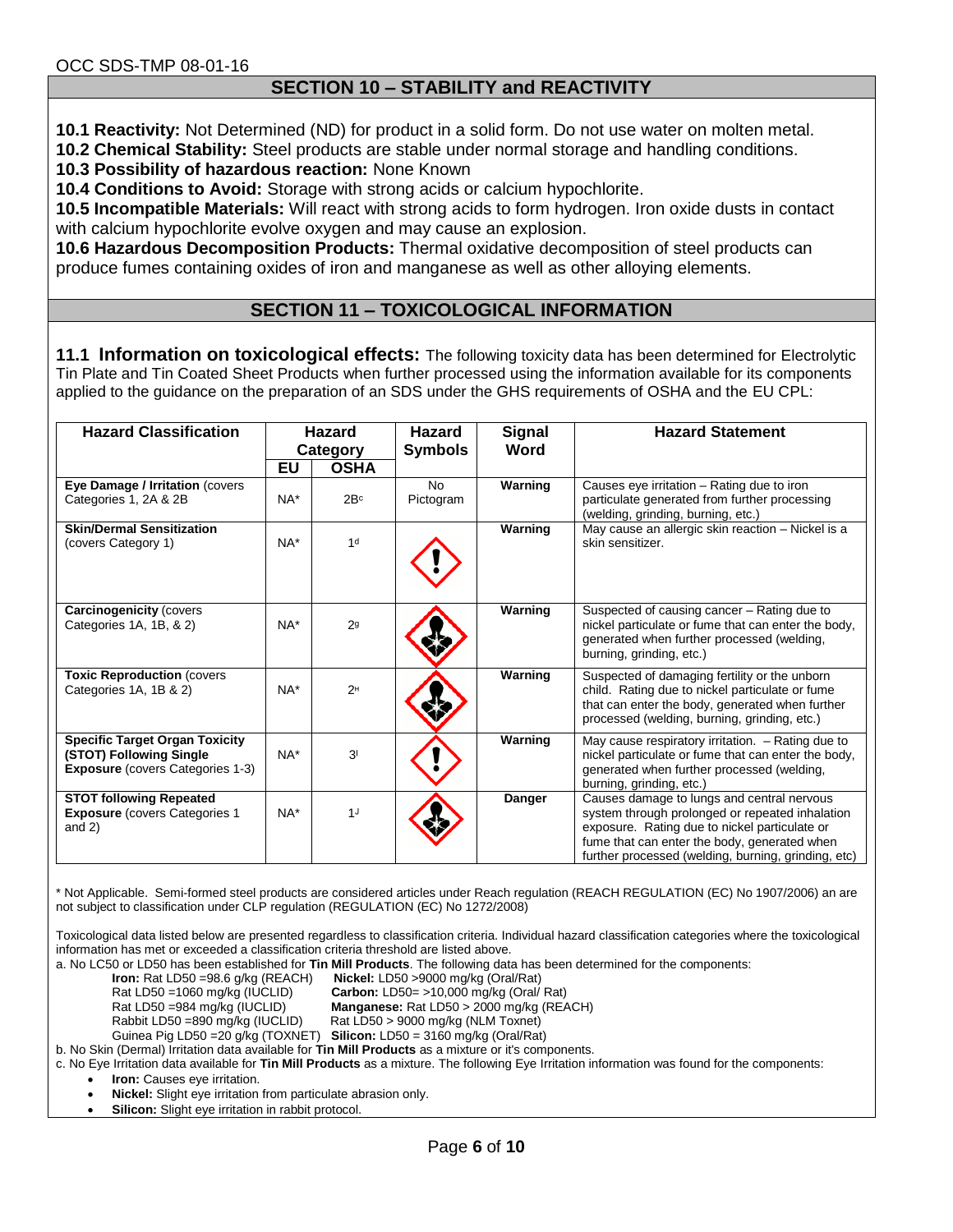OCC SDS-TMP 08-01-16

## **SECTION 11 – TOXICOLOGICAL INFORMATION (continued)**

d. No Skin (Dermal) Sensitization data available **for Tin Mill Products** as a mixture. The following Skin (Dermal) Sensitization information was found for the components:

**Nickel:** May cause allergic skin sensitization.

e. No Respiratory Sensitization data available for **Tin Mill Products** as a mixture or its components.

f. No Germ Cell Mutagenicity data available for **Tin Mill Products** as a mixture. The following Mutagenicity and Genotoxicity information was found for the components:

- **Iron:** IUCLID has found some positive and negative findings in vitro.
- **Nickel:** EU RAR has found positive results in vitro and in vivo but insufficient data for classification.

g. Carcinogenicity: IARC, NTP, and OSHA do not list **Tin Mill Products** as carcinogens. The following Carcinogenicity information was found for the components:

- **Welding Fumes -** IARC Group 2B carcinogen, a mixture that is possibly carcinogenic to humans.
- **Chromium (as metal and trivalent chromium compounds)**  IARC Group 3 carcinogens, not classifiable as to their human carcinogenicity.
- **Nickel and certain nickel compounds –** Group 2B metallic nickel Group 1 nickel compounds ACGIH confirmed human carcinogen. Nickel – EURAR Insufficient evidence to conclude carcinogenic potential in animals or humans; suspect carcinogen classification Category 2 Suspected of causing cancer.

h. No Toxic Reproduction data available for **Tin Mill Products** as a mixture. The following Toxic Reproductive information was found for the components:

**Nickel**: Effects on fertility.

i. No Specific Target Organ Toxicity (STOT) following a Single Exposure data available for **Tin Mill Products** as a mixture. The following STOT following a Single Exposure data was found for the components:

**Iron:** Irritating to Respiratory tract.

j. No Specific Target Organ Toxicity (STOT) following Repeated Exposure data was available for **Tin Mill Products** as a whole. The following STOT following Repeated Exposure data was found for the components:

- **Nickel**: Rat 4 wk inhalation LOEL 4 mg/m3 Lung and Lymph node histopathology. Rat 2 yr inhalation LOEL 0.1 mg/ m3 Pigment in kidney, effects on hematopoiesis spleen and bone marrow and adrenal tumor. Rat 13 Week Inhalation LOAEC 1.0 mg/m3 Lung weights, and Alveolar histopathology.
- **Manganese**: Inhalation of metal fumes Degenerative changes in human Brain; Behavioral: Changes in motor activity and muscle weakness (Whitlock *et al.,* 1966).

The above toxicity information was determined from available scientific sources to illustrate the prevailing posture of the scientific community. The scientific resources includes: The American Conference of Governmental Industrial Hygienist (ACGIH) Documentation of the Threshold Limit Values (TLVs) and Biological Exposure indices (BEIs) with Other Worldwide Occupational Exposure Values 2009, The International Agency for Research on Cancer (IARC), The National Toxicology Program (NTP) updated documentation, the World Health Organization (WHO) and other available resources, the International Uniform Chemical Information Database (IUCLID), European Union Risk Assessment Report (EU-RAR), Concise International Chemical Assessment Documents (CICAD), European Union Scientific Committee for Occupational Exposure Limits (EU-SCOEL), Agency for Toxic Substances and Disease Registry (ATSDR), Hazardous Substance Data Bank (HSDB), and International Programme on Chemical Safety (IPCS), European Union Classification, Labeling and Packaging. (EU CPL), Regulation on Registration, Evaluation, Authorization and Restriction of Chemicals (REACH), International Uniform Chemical Information Database (IUCLID), TOXicology Data NETwork (TOXNET), European Risk Assessment Reports (EU RAR).

The following health hazard information is provided regardless to classification criteria and is based on the individual component(s) and potential resultant components from further processing:

#### **Acute Effects:**

**Inhalation:** Excessive exposure to high concentrations of metal dust may cause irritation to the eyes, skin and mucous membranes of the upper respiratory tract. Excessive inhalation of fumes of freshly formed metal oxide particles sized below 1.5 micrometer and usually between 0.02- 0.05micrometers from many metals can produce an acute reaction known as "metal fume fever". Symptoms consist of chills and fever (very similar to and easily confused with flu symptoms), metallic taste in the mouth, dryness and irritation of the throat followed by weakness and muscle pain. The symptoms come on in a few hours after excessive exposures and usually last from 12 to 48 hours. Long-term effects from metal fume fever have not been noted. Freshly formed oxide fumes of manganese and copper have been associated with causing metal fume fever.

**Eye:** Excessive exposure to high concentrations of metal dust may cause irritation to the eyes.

**Skin:** Skin contact with metal dusts may cause irritation or sensitization, possibly leading to dermatitis. Skin contact with metallic fumes and dusts may cause physical abrasion.

**Ingestion:** Ingestion of harmful amounts of this product as distributed is unlikely due to its solid insoluble form. Ingestion of metal dust may cause nausea or vomiting.

#### **Acute Effects by component:**

**Iron and iron oxides:** Iron is harmful if swallowed, causes skin irritation, and causes eye irritation. Contact with iron oxide has been reported to cause skin irritation and serious eye damage. Particles of iron or iron compounds, which become imbedded in the eye, may cause rust stains unless

removed fairly promptly.

**Carbon:** Not Reported/ Not Classified

**Manganese and manganese oxides:** Manganese and Manganese oxide are harmful if swallowed.

**Nickel and nickel oxides:** Nickel may cause allergic skin sensitization. Nickel oxide may cause an allergic skin.

S**ilicon and silicon oxides:** May be harmful if swallowed.

**Chromium, chromium oxides and hexavalent chrome:** Hexavalent chrome causes damage to gastrointestinal tract, lung, severe skin burns and eye damage, serious eye damage, skin contact may cause an allergic skin reaction. Inhalation may cause allergic or asthmatic symptoms or breathing difficulties.

**Tin:** Not Reported/ Not Classified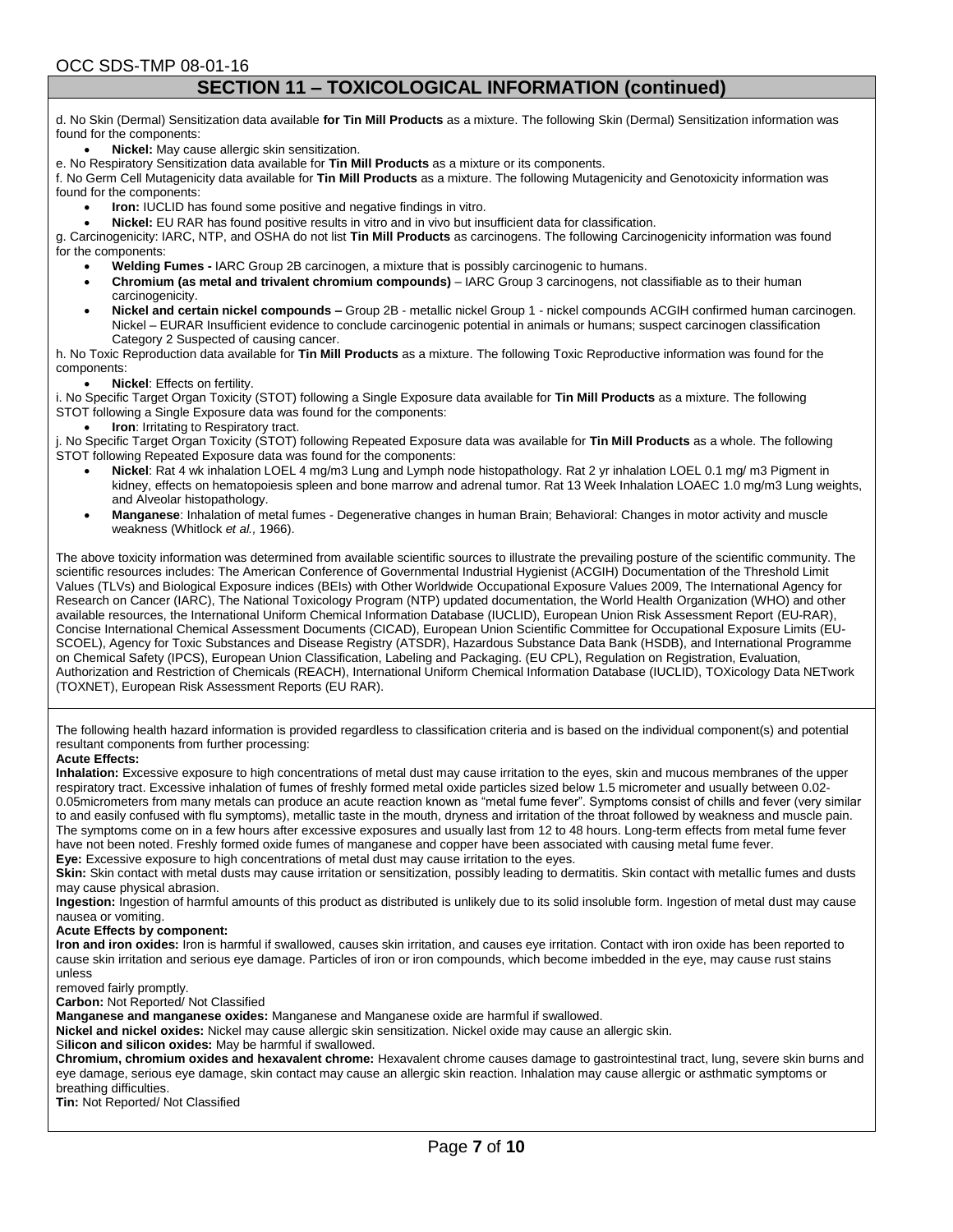#### OCC SDS-TMP 08-01-16 **SECTION 11 – TOXICOLOGICAL INFORMATION (continued)**

#### **Delayed (chronic) Effects by component:**

**Iron and iron oxides**: Chronic inhalation of excessive concentrations of iron oxide fumes or dusts may result in the development of a benign pneumoconiosis, called siderosis, which is observable as an X-ray change. No physical impairment of lung function has been associated with siderosis. Inhalation of excessive concentrations of ferric oxide may enhance the risk of lung cancer development in workers exposed to pulmonary carcinogens. Iron oxide is listed as a Group 3 (not classifiable) carcinogen by the International Agency for Research on Cancer (IARC). **Carbon:** Chronic inhalation may lead to decreased pulmonary function.

**Manganese and manganese oxides:** Chronic exposure to high concentrations of manganese fumes and dusts may adversely affect the central nervous system with symptoms including languor, sleepiness, weakness, emotional disturbances, spastic gait, mask-like facial expression and paralysis. Animal studies indicate that manganese exposure may increase susceptibility to bacterial and viral infections. Occupational overexposure (Manganese) is a progressive, disabling neurological syndrome that typically begins with relatively mild symptoms and evolves to include altered gait, fine tremor, and sometimes, psychiatric disturbances. May cause damage to lungs with repeated or prolonged exposure. Neurobehavioral alterations in worker populations exposed to manganese oxides include: speed and coordination of motor function are especially impaired.

**Nickel and nickel oxides:** Exposure to nickel dusts and fumes can cause sensitization dermatitis, respiratory irritation, asthma, pulmonary fibrosis, edema, and may cause nasal or lung cancer in humans. Nickel causes damage to lungs through prolonged or repeated inhalation exposure. IARC lists nickel and certain nickel compounds as Group 2B carcinogens (sufficient animal data). ACGIH 2013 TLVs® and BEIs® lists insoluble nickel compounds as confirmed human carcinogens. Nickel is suspected of damaging the unborn child.

**Silicon and silicon oxides:** Silicon dusts are a low health risk by inhalation and should be treated as a nuisance dust. Eye contact with pure material can cause particulate irritation. Skin contact with silicon dusts may cause physical abrasion.

**Chromium, chromium oxides, and hexavalent chromium:** The health hazards associated with exposure to chromium are dependent upon its oxidation state. The metal form (chromium as it exists in this product) is of very low toxicity. The hexavalent form is very toxic. Repeated or prolonged exposure to hexavalent chromium compounds may cause respiratory irritation, nosebleed, ulceration and perforation of the nasal septum. Industrial exposure to certain forms of hexavalent chromium has been related to an increased incidence of cancer. NTP (The National Toxicology Program) Fourth Annual report on Carcinogens cites "certain Chromium compounds" as human carcinogens. ACGIH has reviewed the toxicity data and concluded that chromium metal is not classifiable as a human carcinogen. Hexavalent chromium may cause genetic defects and is suspected of damaging the unborn child. Developmental toxicity in the mouse, suspected of damaging fertility or the unborn child. **Tin:** No systemic effects have been reported from industrial exposure to tin. Occupational exposures to tin can cause a benign pneumoconiosis termed 'stannosis'. No cases of massive fibrosis from over-exposure to tin have been reported.

## **SECTION 12 – ECOLOGICAL INFORMATION**

**12.1 Ecotoxicity (aquatic & terrestrial):** No Data Available for **Tin Mill Products** as sold/shipped. However, individual components of the product when processed have been found to be toxic to the environment. Metal dusts may migrate into soil and groundwater and be ingested by wildlife as follows:

- **Iron Oxide**: LC50: >1000 mg/L; Fish 48 h-EC50 > 100 mg/L (Currenta, 2008k); 96 h-LC0 ≥ 50,000 mg/L Test substance: Bayferrox 130 red (95 –97% Fe2O3; < 4% SiO2 and Al2O3) (Bayer, 1989a).
- **Hexavalent Chrome:** EU RAR listed as category 1, found acute EC50 and LD50 to algae and invertebrates < 1 mg. **Nickel Oxide:** IUCLID found LC50 in fish, invertebrates and algae > 100 mg/l.
- **12.2 Persistence & Degradability**: No Data Available for **Tin Mill Products** as sold/shipped or individual components.

**12.3 Bioaccumulative Potential**: No Data Available for **Tin Mill Products** as sold/shipped or individual components.

**12.4 Mobility (in soil)**: No data available for **Tin Mill Products** as sold/shipped. However, individual components of the product have been found to be absorbed by plants from soil.

**12.5 Other adverse effects:** None Known

**12.6 Additional Information:**

- **Hazard Category:** Not Reported
- **Signal Word:** No Signal Word
- **Hazard Symbol:** No Symbol
- **Hazard Statement:** No Statement

## **SECTION 13 – DISPOSAL CONSIDERATIONS**

**13.1 Disposal:** Steel scrap should be recycled whenever possible. Product dusts and fumes from processing operations should also be recycled, or classified by a competent environmental professional and disposed of in accordance with applicable federal, state or local regulations.

**13.2 Container cleaning and disposal:** Follow applicable federal, state, and local regulations. Observe safe handling precautions.

**Please note this information is for Electrolytic Tin Plate and Tin Coated Sheet products in its original form. Any alterations can void this information.**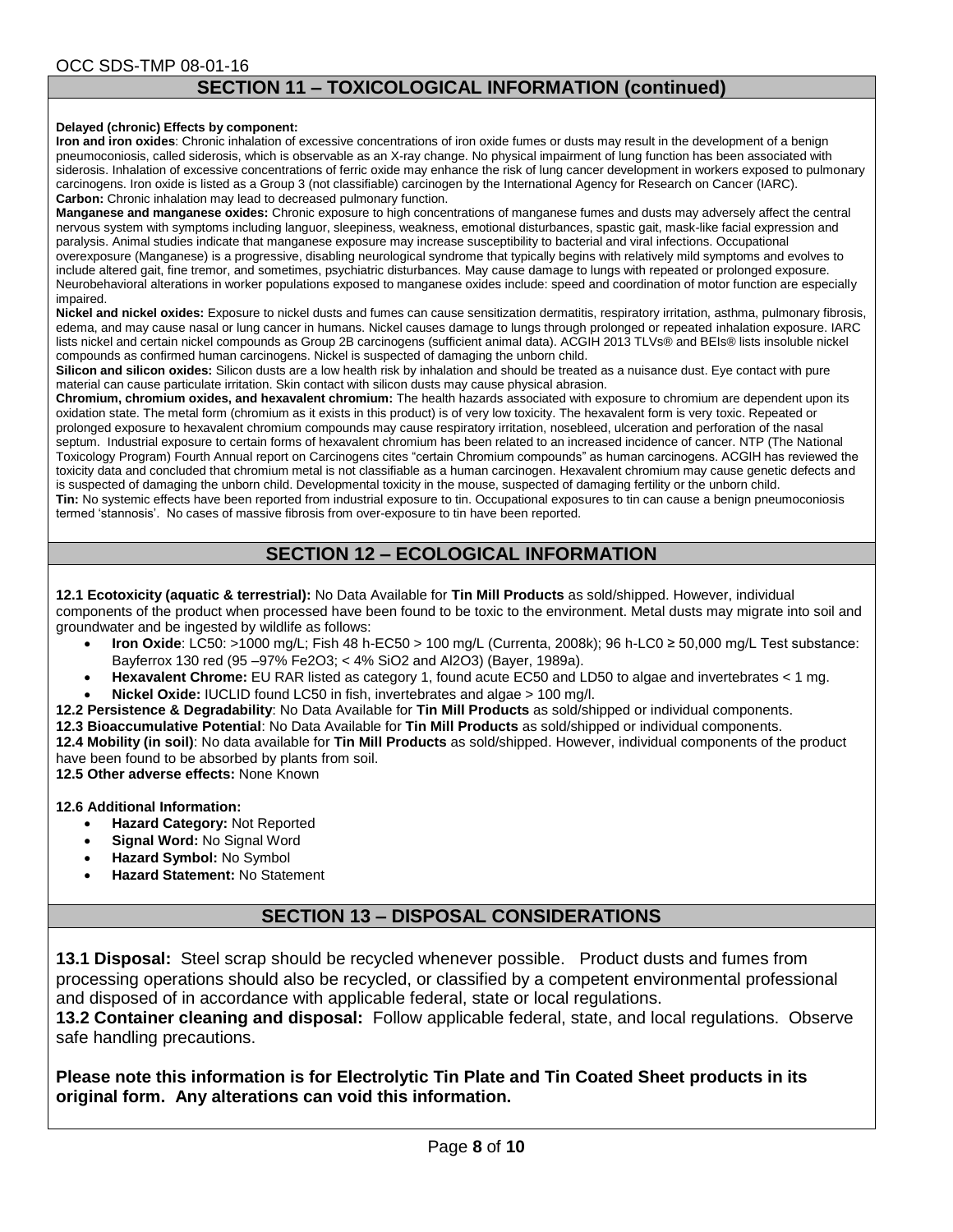#### **SECTION 14 – TRANSPORT INFORMATION**

**DOT Transportation Data (49 CFR 172.101)** Electrolytic Tin Plate and Tin Coated Sheet products are not listed as hazardous substances under CFR 172.101. All federal, state, and local laws and regulations that apply to the transport of this type of material must be adhered to.

**DOT:** Not regulated as dangerous goods.

**IATA:** Not regulated as dangerous goods.

**IMDG:** Not regulated as dangerous goods.

## **SECTION 15 – REGULATORY INFORMATION**

**15.1 Regulatory Information**: The following listing of regulations relating to the Ohio Coatings Company products may not be complete and should not be solely relied upon for all regulatory compliance responsibilities.

This product and/or its constituents are subject to the following regulations:

**OSHA Regulations:** Air Contaminant (29 CFR 1910.1000, Table Z-1, Z-2, Z-3): The product, **Tin Mill Products** as a whole is not listed. However, individual components of the product are listed: Refer to Section 8, Exposure Controls and Personal Protection.

**15.2 EPA Regulations:** The product, **Tin Mill Products** is not listed as a whole. However, individual components of the product are listed:

| Components | Regulations                       |  |
|------------|-----------------------------------|--|
| Chromium   | CERCLA, CWA, SARA 313, RCRA. SDWA |  |
| Nickel     | CAA, CERCLA, CWA, SARA 313        |  |
| Manganese  | CAA, SARA 313, SDWA               |  |

**SARA 311/312 Potential Hazard Categories:** Immediate Acute Health Hazard; Delayed Chronic Health Hazard.

**Section 313 Supplier Notification:** The product, **Tin Mill Products** contains the following toxic chemicals subject to the reporting requirements of section 313 of the Emergency Planning and Community Right-to-Know Act and 40 CFR part 372:

| CAS#      | <b>Chemical Name</b> | <b>Percent by Weight</b> |
|-----------|----------------------|--------------------------|
| 7440-47-3 | Chromium             | 1 max                    |
| 7439-96-5 | Manganese            | 1.95 max                 |
| 9440-02-0 | Nickel               | $0.15 \text{ max}$       |

#### **Regulations Key:**

| <b>CAA</b>    | Clean Air Act (42 USC Sec. 7412; 40 CFR Part 61 [As of: 8/18/06])                                         |
|---------------|-----------------------------------------------------------------------------------------------------------|
| <b>CERCLA</b> | Comprehensive Environmental Response, Compensation and Liability Act (42 USC Secs. 9601(14), 9603(a); 40  |
|               | CFR Sec. 302.4, Table 302.4, Table 302.4 and App. A)                                                      |
| <b>CWA</b>    | Clean Water Act (33 USC Secs. 1311; 1314(b), (c), (e), (g); 136(b), (c); 137(b), (c) [as of 8/2/06])      |
| <b>RCRA</b>   | Resource Conservation Recovery Act (42 USC Sec. 6921; 40 CFR Part 261 App VIII)                           |
| <b>SARA</b>   | Superfund Amendments and Reauthorization Act of 1986 Title III Section 302 Extremely Hazardous Substances |
|               | (42 USC Secs. 11023, 13106; 40 CFR sec. 372.65) and Section 313 Toxic Chemicals (42 USC Secs. 11023,      |
|               | 13106; 40 CFR Sec. 372.65 [as of 6/30/05])                                                                |
| <b>TSCA</b>   | Toxic Substance Control Act (15 U.S.C. s/s 2601 et seq. [1976])                                           |
| <b>SDWA</b>   | Safe Drinking Water Act (42 U.S.C. s/s 300f et seq. [1974])                                               |

**15.3 State Regulations:** The product, **Tin Mill Products** as a whole is not listed in any state regulations. However, individual components of the product are listed in various state regulations:

Pennsylvania Right to Know: Contains regulated material in the following categories:

- Hazardous Substances: Manganese, Nickel, Silicon, Chromium, Chromium Oxide and Tin
- Environmental Hazards: Manganese, Nickel and Chromium
- Special Hazardous Substance: Nickel, Chromium and Chromium Oxide

 $\bullet$ California Prop. 65: Contains elements known to the State of California to cause cancer or reproductive toxicity. This includes Chromium compounds and Nickel.